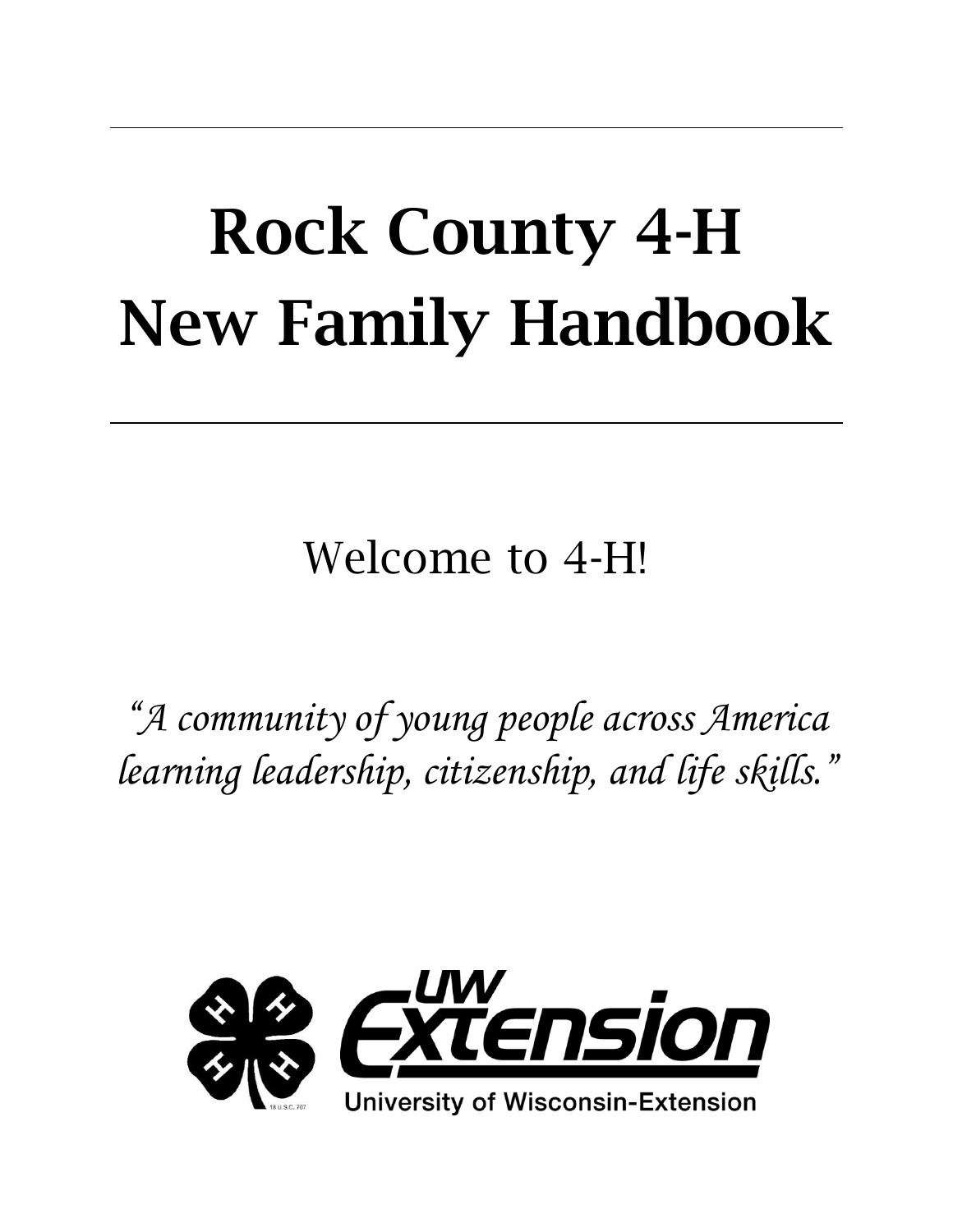

University of Wisconsin Extension – Rock County Courthouse, 51 S. Main Street Janesville, Wisconsin 53545 (608) 757-5696 / Fax (608) 757-5581

Dear 4-H Families:

Welcome to the Rock County 4-H program!

We're glad that you've chosen to become part of 4-H! Your family is joining approximately 150,000 youth and 13,000 adults throughout the state of Wisconsin who are members and volunteer leaders in the 4-H program. In Rock County there are approximately 1,200 youth and 400 adult volunteers involved in 4-H, making it the largest 4-H club program in the state!

The purpose of this handbook is to acquaint your family with the various aspects of the 4-H program. You can read about 4-H in general, Rock County 4-H policies, the different types of leaders at the club and county levels, how 4-H relates to the University of Wisconsin-Extension and how the county fair relates to 4-H.

In addition to the New Family Handbook, there is another important source of information regarding the Rock County 4-H program. The monthly 4-H newsletter, "Cloverpatch", always contains the most updated information on upcoming events, activities and meetings. It's very important to read the Cloverpatch every month! If you are not receiving a copy of the newsletter, contact the UW-Extension office at 757-5696. The Cloverpatch is also available at the UW-Extension Rock County website: [http://fyi.uwex.edu/4hrock/.](http://fyi.uwex.edu/4hrock/)

Finally, please don't hesitate to call us at the UW-Extension office if you have any questions about the 4-H program. We're here to help you in any way we can!

Sincerely,

Laure Vander Veen

Laura Vander Veen 4-H Program Coordinator UW-Extension Rock County

An AA/EEO employer, the University of Wisconsin-Extension provides equal opportunities in employment and programming including Title VI, Title IX and ADA requirements.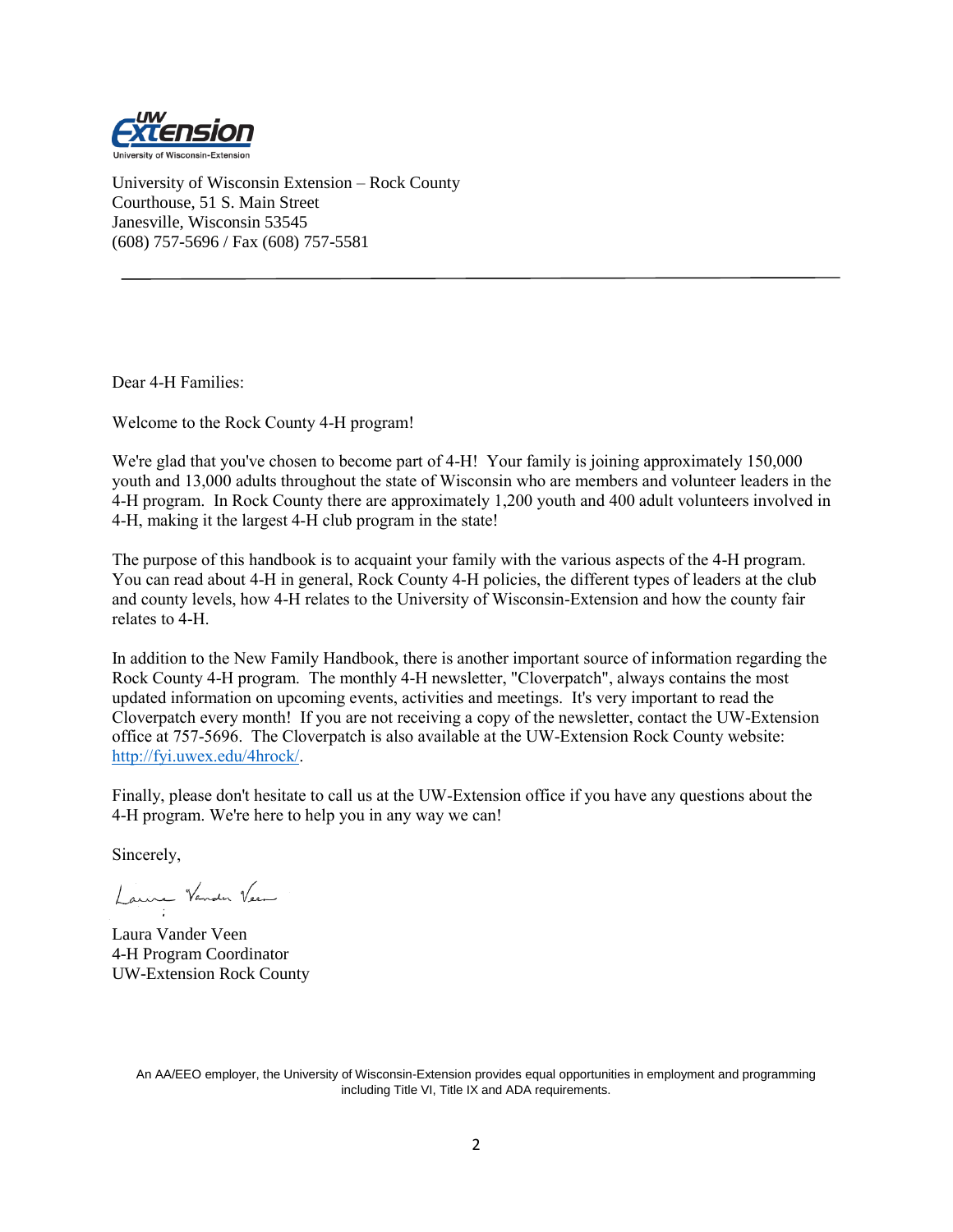# Frequently Asked Questions: The 4-H Program

#### **What is 4-H?**

4-H is an educational youth organization that belongs to the members, their families, and other interested adults who serve as volunteer leaders. Professional leadership is provided by faculty and staff of the University of Wisconsin-Extension. Support for the 4-H program is a joint effort of local county government, the University of Wisconsin, and the United States Department of Agriculture.

#### **What is the 4-H Emblem?**

The national 4-H emblem is a four-leaf clover with the letter "H" on each leaf.



#### **What are the four H's?**

The four H's stand for Head, Heart, Hands, and Health. They represent the four-fold development in which members participate, which is illustrated by the 4-H pledge below.

#### **What is the 4-H Pledge?**

The national 4-H pledge is as follows:

*"I pledge my Head to clearer thinking, my Heart to greater loyalty, my Hands to larger service, and my Health to better living for my Club, my Community, my Country and my World."*

#### **What is the 4-H Slogan?**

The 4-H slogan is "*Learn by Doing*". This slogan describes the basic educational purpose of the 4-H program.

#### **What is the purpose of 4-H?**

The purpose of 4-H is to provide learning opportunities for youth, volunteers, and parents that assist them in developing appropriate and essential life skills such as decision making, relating to others, communicating with others, and developing self-esteem. 4-H clubs, projects, and activities are all vehicles for teaching those life skills.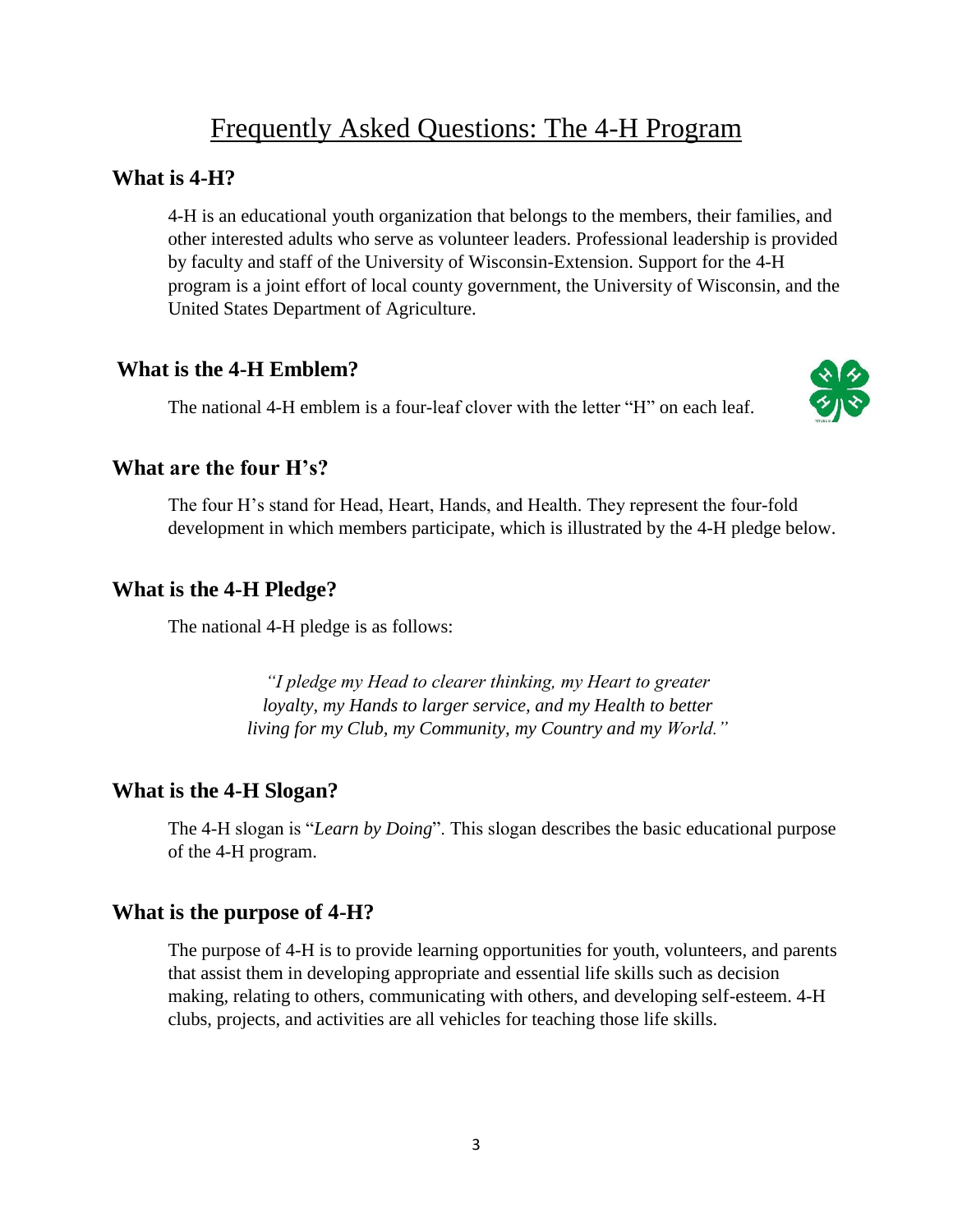### **What is a 4-H club?**

Each 4-H member belongs to a 4-H club in the community or at school. Community 4-H clubs meet once a month; after school 4-H clubs meet once a week during the school year. Through club membership, 4-H members learn how to cooperate with others, how to make decisions as a group, and how to be effective leaders.

# **What is a 4-H project?**

Each 4-H member signs up for one or more projects, or educational areas. A project is a topic the member wants to learn about during the 4-H year. In addition to club meetings, members can attend small group meetings with project leaders held specifically for their projects. Through project work, 4-H members can learn responsibility and new skills in their projects.

## **What is a 4-H activity?**

All 4-H members can participate in a wide variety of 4-H activities, regardless of the project areas they have selected. Members can participate with their 4-H club in county activities such as music and drama, volleyball, and softball. Members can also participate individually in other county activities such as the Communications Arts Festival, 4-H camp, and many others. Registration information for these county activities can be found in the 4-H newsletter, the Cloverpatch.

4-H clubs also plan activities at the club level that are open to all club members. Through participating in activities. 4-H members learn communication skills, cooperation, and self-confidence.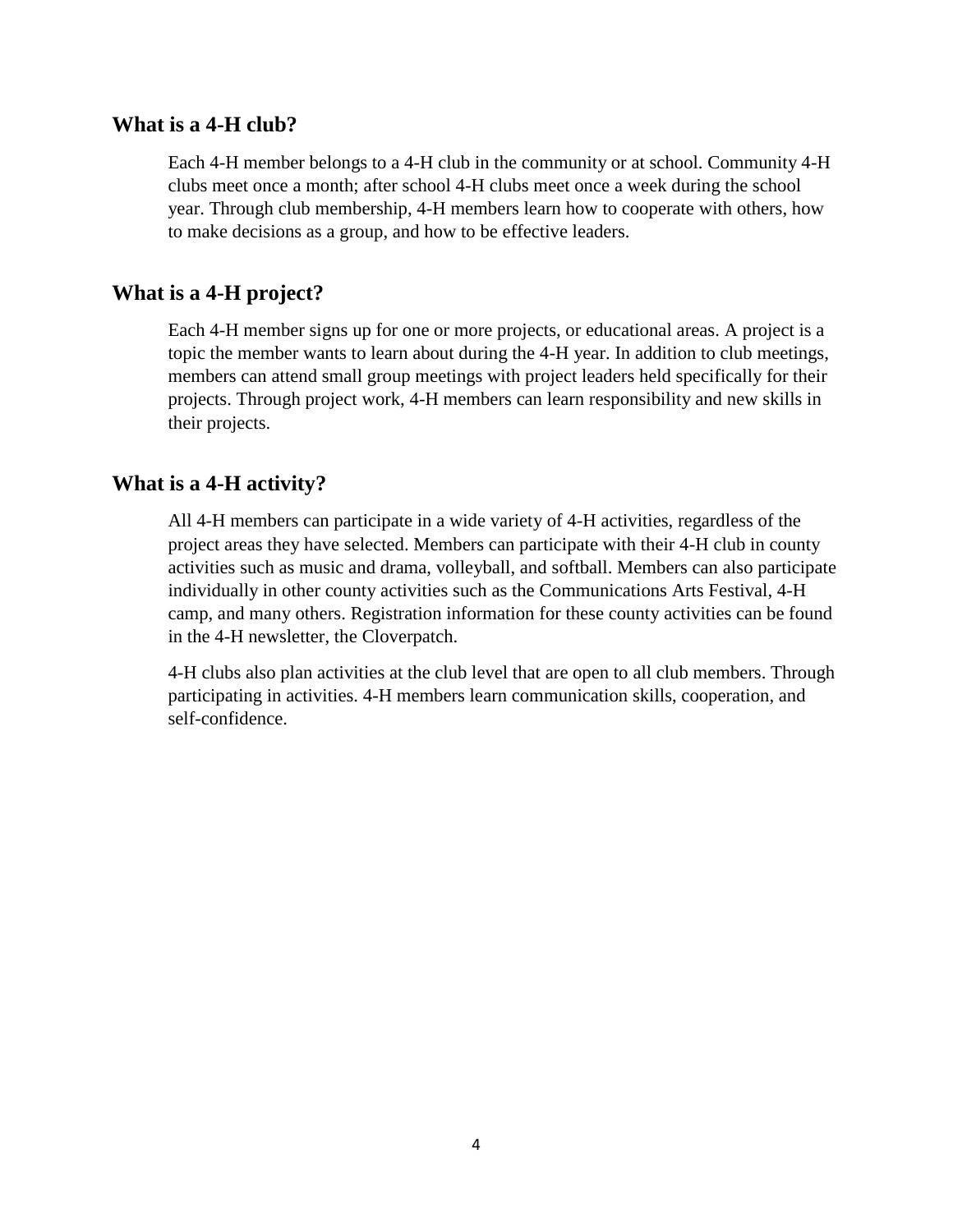# Frequently Asked Questions: Rock County 4-H Policies

# **What is 4-H membership?**

A child becomes a 4-H member by joining a community 4-H club or after school 4-H club. New members are welcome to visit 4-H club meetings and join 4-H at any time during the year. A list of clubs in Rock County and their meeting times can be found at the UW-Extension website:<http://fyi.uwex.edu/4hrock/> or you may call the office. Membership is open to all youth regardless of their ethnic background, race, gender, impairments, religious or political beliefs.

# **When can youth join 4-H?**

Youth in Kindergarten  $(5K)$ , first, or second grade as of October  $1<sup>st</sup>$  may join Rock County 4-H as Cloverbuds. Youth in third grade and up as of October  $1<sup>st</sup>$  may join as regular members. Youth continue to be eligible for 4-H membership through one year beyond high school graduation and not to extend beyond the age of 19 as of December 31 of the enrollment year.

# **In how many 4-H projects may a 4-H member enroll?**

The number of 4-H projects a youth can enroll in is unlimited, however; the maximum number of projects which can be shown at the Rock County 4-H Fair is six (seven including Youth Leadership). All members MUST publicly show in ALL projects enrolled. Ask your club chair how to exhibit publicly in projects not entered at the fair.

Every 4-H member must enroll in at least one project.

#### **What are the achievement requirements?**

In order to achieve, or meet the membership requirements for the year, the 4-H member must complete the following:

- Exhibit publicly (at the Rock County 4-H Fair or a club meeting), in each project enrolled
- Submit a completed record book or Year End Summary (YES) to the club
- Attend a minimum of three regularly scheduled meetings of his/her 4-H club

4-H clubs may not set additional requirements for achievement. 4-H members that do not achieve will be able to join for one year on a probationary basis, meaning they enroll in only one project. See the full Rock County 4-H Policy at the UW-Extension Rock County website.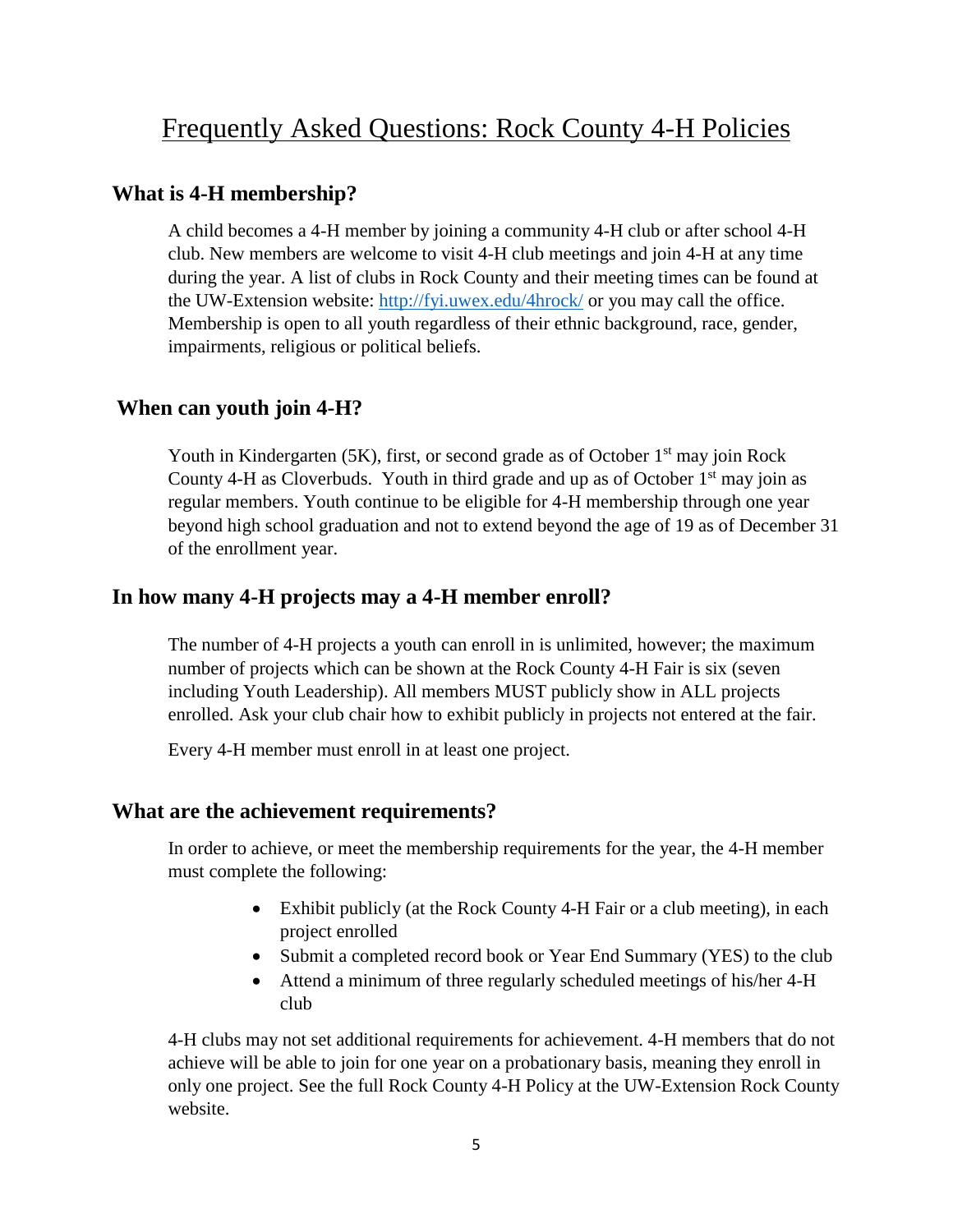# Frequently Asked Questions: Rock County 4-H Leaders

# *Club Level:*

# **What is a club chairperson?**

A club chairperson is an adult volunteer who serves as the general leader of the 4-H club. The club chairperson is responsible for the organizational aspects of the club and serves as the liaison with the county 4-H leadership. Club chairpersons advise youth in making decisions for the club and may delegate tasks to other leaders and parents.

#### **What is the Club Advisory Board?**

The Club Advisory Board is a group of volunteers who support the club chairperson and assist with his or her responsibilities. Club Advisory Board members also advise the youth in making decisions, running club meetings, and planning club activities.

#### **What is a project leader?**

A project leader is an adult volunteer who helps 4-H members as they learn, make and do things in a specific project. Project leaders hold educational meetings with groups of 4-H members or with individual members at the club level.

#### **What is an activity leader?**

An activity leader is an adult volunteer who is responsible for organizing and conducting club activities such as music or drama, softball, and community service activities.

#### **What is a club officer?**

A club officer is a youth who has been elected by the club members to fill a specific role as an officer of the club: president, vice president, secretary, treasurer, and so on. Each club officer has specific duties and responsibilities related to planning, running meetings, and other club operations.

## **What is a junior leader?**

A junior leader in a specific project is an older 4-H members who has several years' experience in that project. The junior leader assists the project leader in teaching older youth about the project.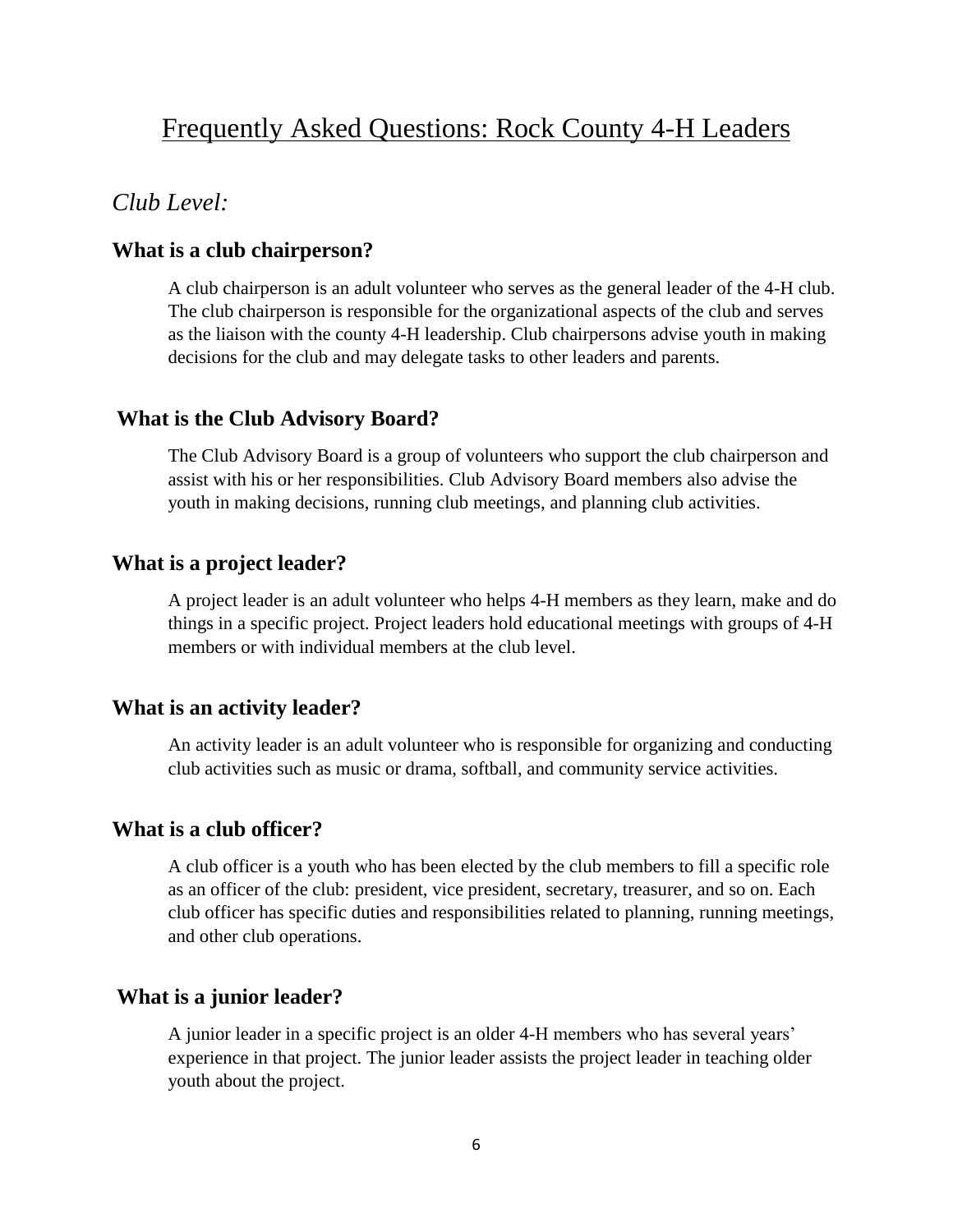# *County Level:*

#### **What is the 4-H Leaders Council?**

The 4-H Leaders Council is composed of the Senior Council and Junior Council. Together, this group of adult and youth volunteers sets policies, makes decisions, and raises funds for the county 4-H program.

Junior Council also plans and conducts county activities. Monthly Junior Council meetings are open to any 4-H youth in grade 7 or above.

Monthly Senior Council meetings are open to any 4-H adult volunteers. and meet on the fourth Monday of the month except in July and December.

#### **What is the Executive Board?**

The Executive Board is composed of the officers of the Junior and Senior Councils. The Executive Board meets monthly to plan the council meetings and is advised by the 4-H Youth Development staff.

#### **What is a project committee?**

4-H project committees are adult and youth volunteers who are responsible for projects at the county level. They plan and conduct educational meetings and activities in specific projects that are open to any youth in the county enrolled in those projects.

#### **What is a key leader?**

Key leaders are experienced adult volunteers who serve as subject matter resource people for project leaders, members and parents in a few specific projects. They are available to assist with project meetings and help members on an individual basis.

#### **What is a 4-H parent?**

4-H parents are a very important part of the 4-H member's experience. Parents are encouraged to attend club meetings, project meetings and county events with their children. Parents are also encouraged to volunteer to help with club activities and events whenever possible.

Regardless of the level of active involvement, it is very important for the member to have their parent's support. Children need their parents to support their commitment to 4-H, the decisions they make and the goals they set. The 4-H member will have a much more positive experience with the support of parents!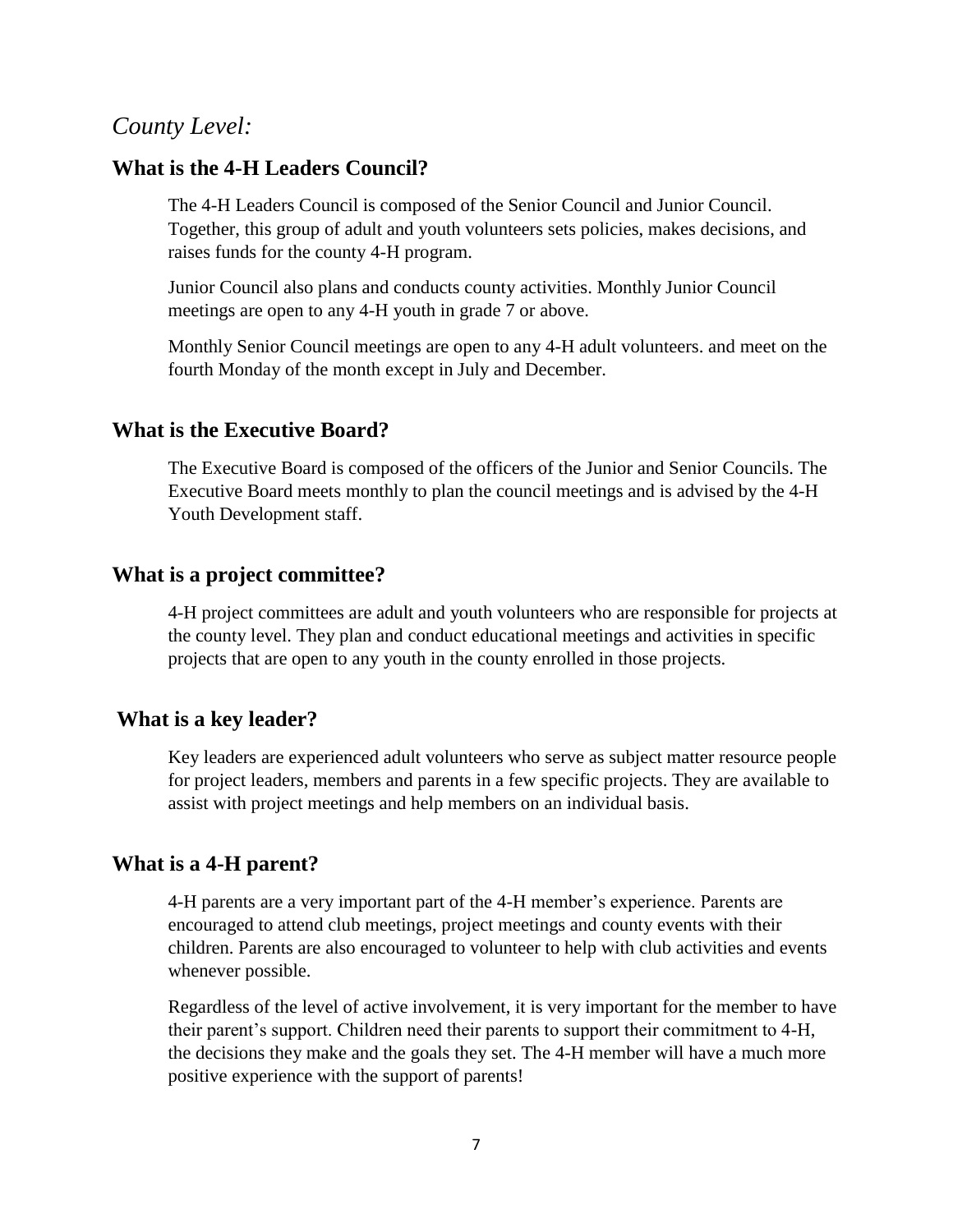Please refer to the 4-H Parent's Guide in this handbook for more information.

# Frequently Asked Questions: UW-Extension

# **What is University of Wisconsin-Extension?**

UW-Extension, or UWEX, is a "campus" of the University of Wisconsin system that is found in all 72 Wisconsin counties. UW-Extension administers educational programs in the community: 4-H Youth Development, Family Living Education, Community Resource Development, and Agriculture/Agribusiness. See the Rock County UW-Extension website,<http://rock.uwex.edu/> for more information.

# **What is an Extension agent?**

Extension agents are university faculty and staff members of UW-Extension. In Rock County, each of the program areas is assigned to at least one Extension agent. Although the primary responsibility for the county 4-H program rests with the 4-H Youth Development staff, other Extension staff in Rock County work with specific aspects of the 4-H program.

# **What is the role of 4-H Youth Development staff?**

The 4-H Youth Development staff administers the county 4-H program. They provide educational leadership for the program, serve as advisors to the Leaders Council, and assist key leaders and committees in providing educational opportunities for youth and adults.

# **Where are the Rock County UWEX Offices located?**

Rock County maintains two UW-Extension offices (Janesville and Beloit) and employs the support staff. The 4-H Youth Development department is located at the Janesville office in the Rock County Courthouse. The address is 51 S. Main St., Janesville, WI 53545. The office phone number is (608) 757-5696.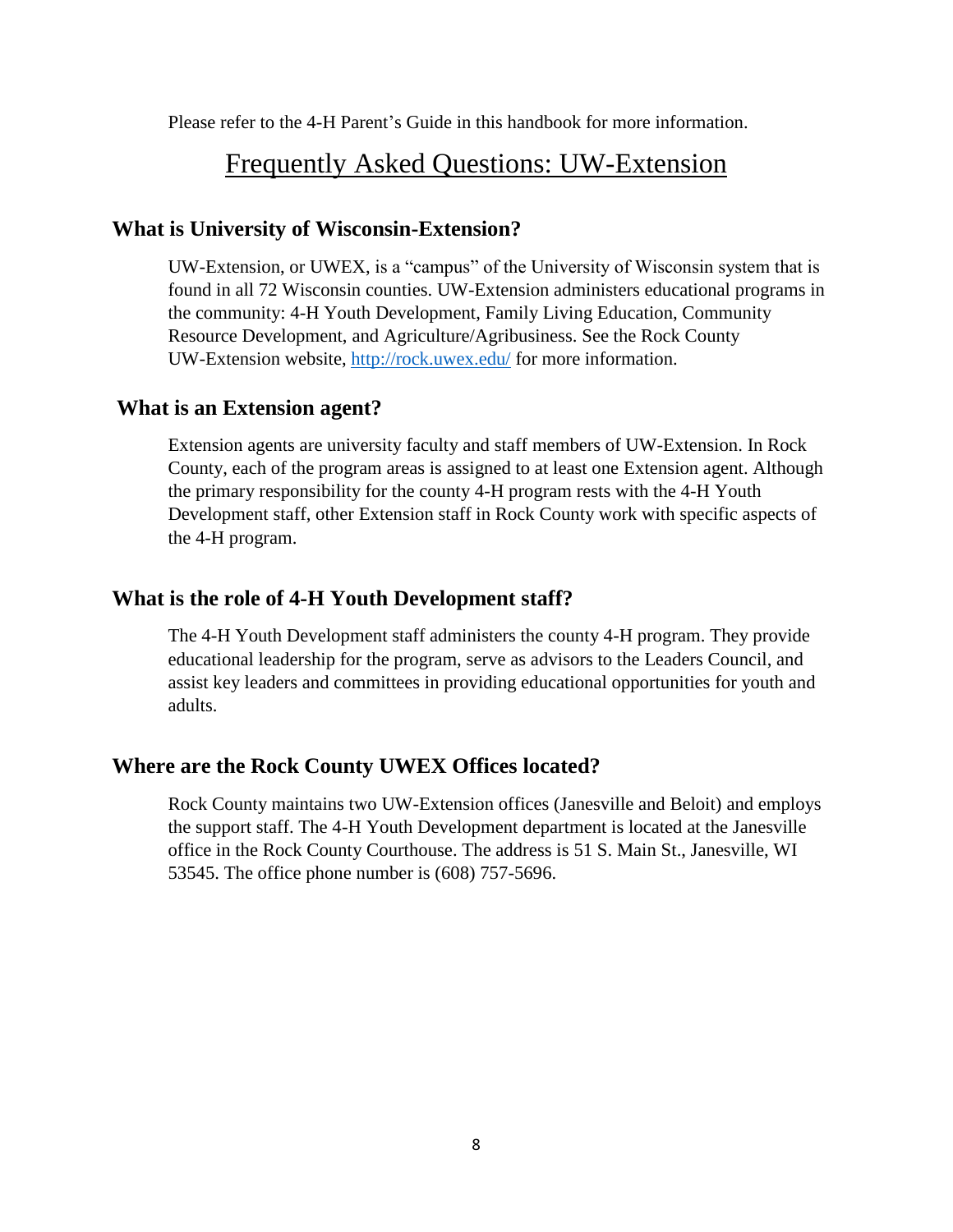# Frequently Asked Questions: Rock County 4-H Fair

#### **How does 4-H relate to the fair?**

The Rock County 4-H Fair has a long and rich traditions of being called a "4-H Fair". All fair exhibitors must be youth and many are 4-H members; however, any youth who is enrolled in Rock County FFA, FHA, Girl Scouts, Boy Scouts, or an education department may also exhibit. The Rock County 4-H Fair is actually a youth fair or a junior fair.

#### **Who runs the 4-H Fair?**

The Rock County 4-H Fair Board is the sole governing body of the Rock County 4-H Fair. The Fair Board is independent on the UW-Extension Office.

## **What is a fair superintendent?**

A superintendent is an adult volunteer who is in charge of a specific department at the fair. Superintendents may or may not also be leaders in the 4-H program. As superintendents they are accountable to the Fair Board, not to the UW-Extension office.

# **Where is the Rock County 4-H Fair office located?**

The fair office is located on the Craig Avenue side of the Rock County Fairgrounds in Janesville. The address is P.O. Box 170, Janesville, WI 53547. The phone is 755-1470. All questions relating to the fair or anything in the Fair Premium Book should be directed to this office.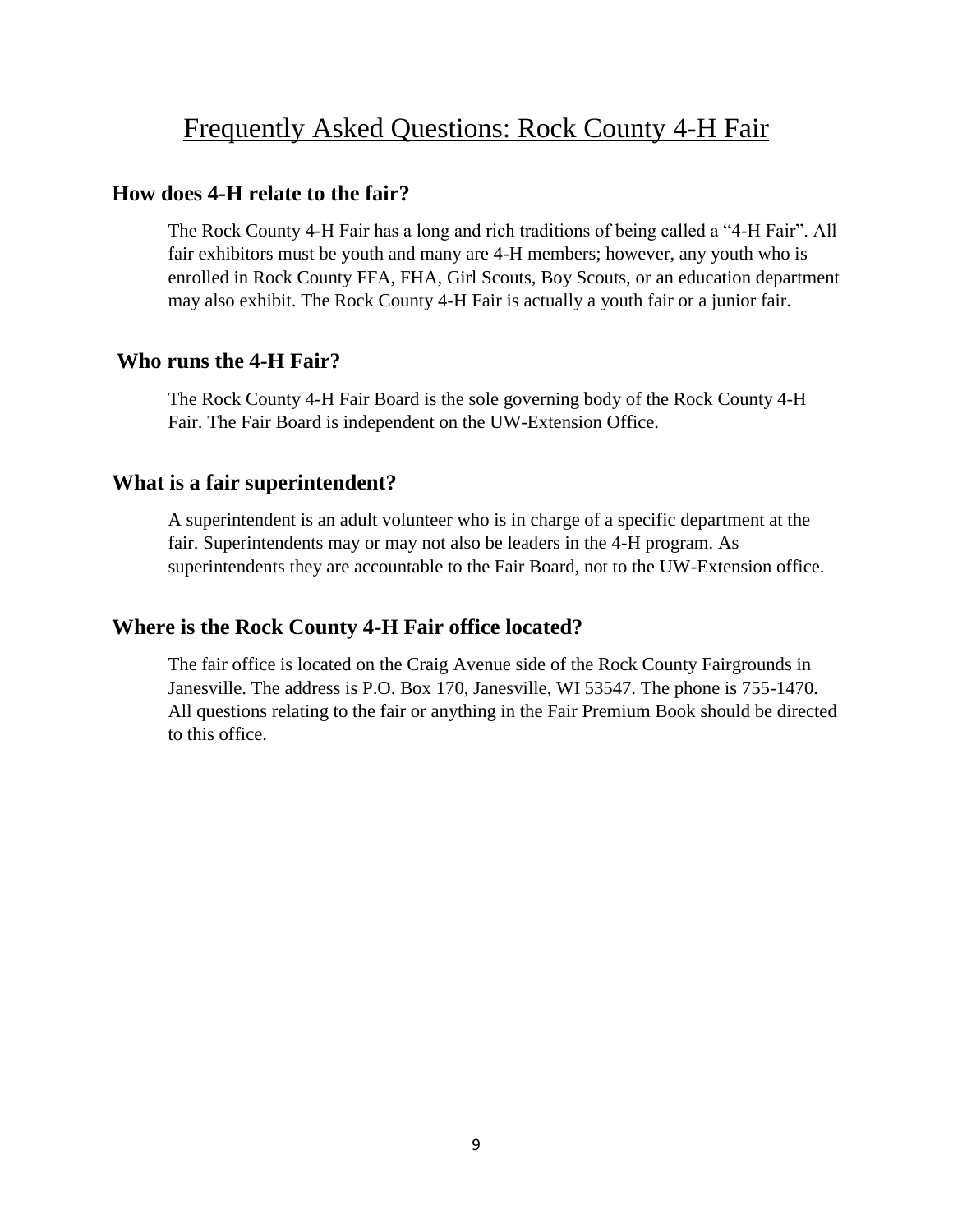# UW-Extension Office

(608) 757-5696 Monday through Friday 8 a.m. – Noon, 1 p.m. – 5 p.m. [http://rock.uwex.edu](http://rock.uwex.edu/)

# **Contact the UW-Extension office for:**

- Achievement Banquet Forms, Lists, and Certificates for Clubs
- Activity Registrations, Fees, and Information: Volleyball, Softball, etc.
- Audio / Visual Resources for Club and Project Meetings
- Award Forms and Selection: 4-H Résumé, Project/Activity Awards, Outstanding Leader Awards, Junior Awards, Clover Awards, and Community Service Awards
- Award Trips Fees and Information: State 4-H Youth Conference, Space Camp, Citizenship Washington Focus, National 4-H Conference, National 4-H Congress
- Calendar of 4-H Events
- Camp Registration, Fees, and Information
- Cloverbud Program Information.
- Club Chair Training and Materials
- Communication Arts Festival Entries and Information
- Computer Lists of Club Members and Leaders
- County Achievement Program Awards and Information
- County-wide Project Meetings
- Enrollment Forms, Fees, and Information
- Insurance for 4-H Clubs
- Leader Orientation Schedule and Materials
- Leaders Council Meetings: Junior and Senior Council
- Literature and Educational Materials for Projects
- Music and Drama Festival Entries and Information
- Cloverpatch Newsletter Address Changes
- Record Book, Year End Summary Forms and Guidelines
- Risk Management for 4-H Clubs
- State Fair Entries
- Youth Protection Program Forms and Information
- Scholarships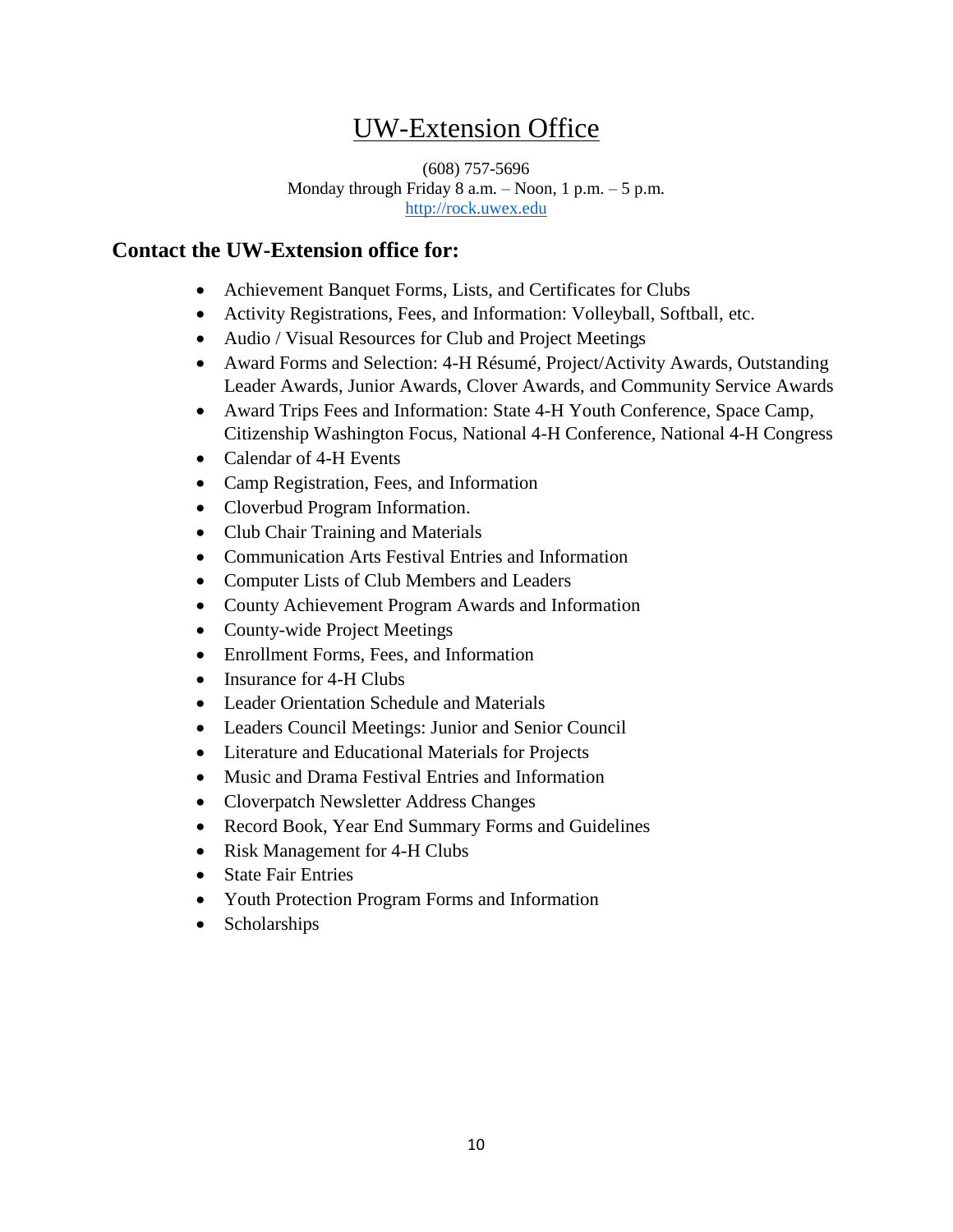# Rock County 4-H Fair Office

#### (608) 755-1470 ALWAYS call first! <www.rockcounty4hfair.com>

# **Contact the Rock County 4-H Fair office for:**

- Face to Face & Honey Judging Recipes (Foods & Nutrition Project)
- Fair Association Membership and Meeting Information
- Fair Entry Blanks, Information, and Questions
- Fair Entry Tags and Backtags
- Fair events held prior to the fair: Cat Show, Archery Shoot, Gun Shoot, Rocket Launch, Aircraft Fly, Bicycle Events, Small Engine Judging, Horse Show and Pony Show
- Fair Passes and Ticket Information
- Fair Premium Books
- Fair Premium Checks
- Fair Superintendent, Assistant Superintendent, and Junior Superintendent Lists
- Fair Trophies and Ribbons
- Fur and Feather Sale Forms and Information
- Meat Animal Sale Forms and Information
- Style Revue Sheets